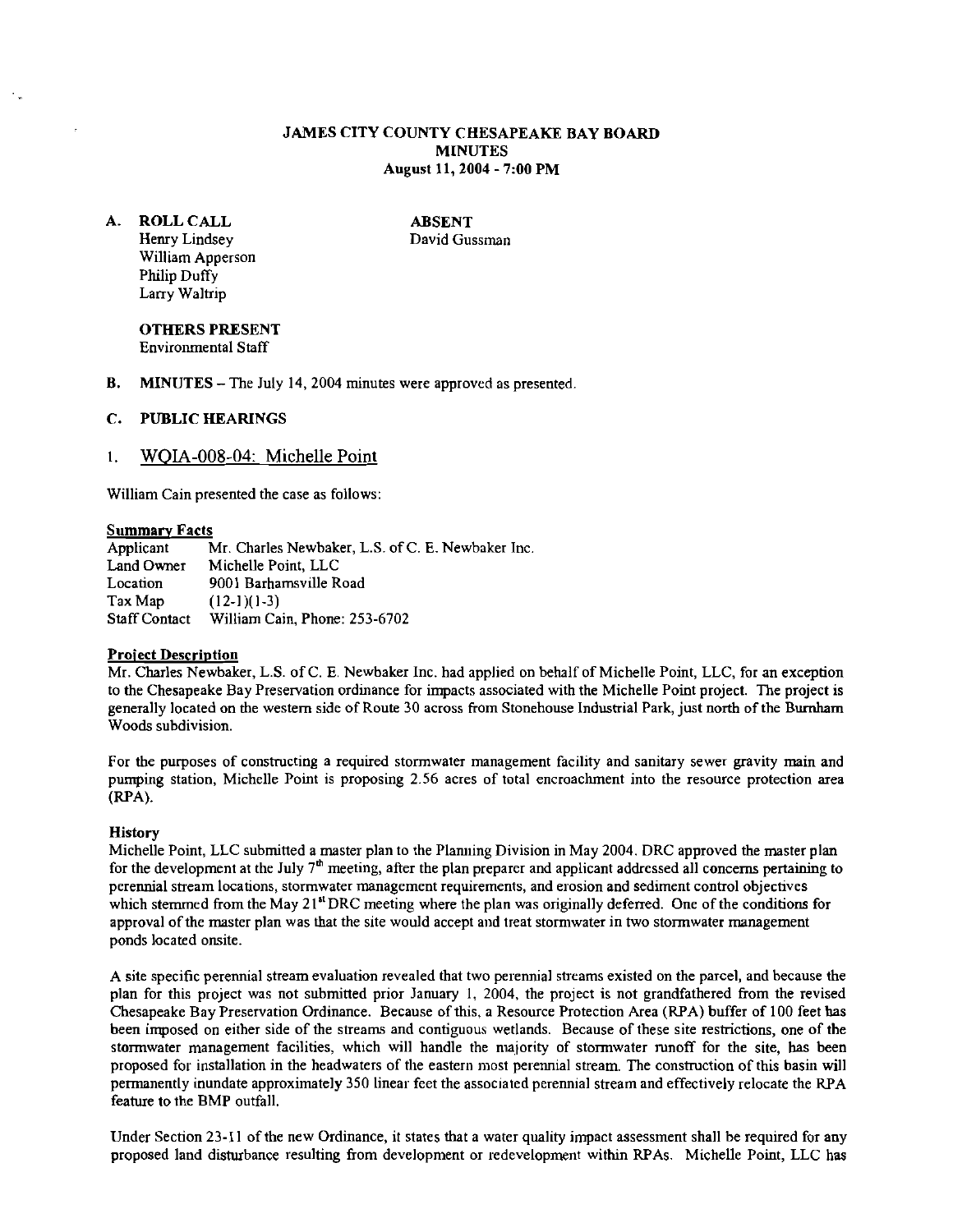submitted this assessment for their project. The issue before the Chesapeake Bay Board is the impacts (clearing and grading) associated with the construction of sanitary sewer items and a stormwater management facility.

# Water Quality Impact Assessment

The total impacts to the RPA for this project are approximately  $2.56$  acres and encompass the construction of a sanitary sewer pumping station and gravity main, and a stormwater management facility. Impacts associated with the installation of the sanitary sewer pumping station (0.02 acre) will be an administrative review and are not covered under the Board exception approval. Impacts associated with the installation of the sanitary sewer gravity main will cover approximately 0.10 acres, while impacts associated with the construction of a stormwater management facility will cover 2.44 acres. Therefore, the total RPA impact before the Board for approval is 2.54 acres. To mitigate for environmental impacts, the project will use the following: erosion control type 3 blanket matting to stabilize all slopes facing the RPA and those associated with the construction of the stomwater management facilities; stilling basins, to reduce outfall velocities from the stormwater management facilities, will he constructed at the outfalls of both BMPs; RPA restoration. in accordance with the 2003 Chesapeake Bay Local Assistance Department guidelines, will he conducted in all permissible areas around the BMP embankment located on the eastem portion of the site; additional treatment of 10.6 acres of currently uncontrolled offsite stomwater will he incorporated into the design of the onsite stormwater management facilities; additional plantings to increase **BMP**  efficiencies will be installed on the eastern most BMP; and a conservation seed mix will be used on the downstream sides of all BMP embankments.

C. E. Newhaker hc. has submitted the required information as outllned in the *James City Counfy Water Qualify Impact Assessment Guidelines.* The Board is to determine whether or not the proposed development is consistent with the spirit and intent of the Ordinance and make a finding based upon the following criteria, as outlined in Section 23-14(c):

- 1. The exception request is the minimum necessary to afford relief;
- 2. Granting the exception will not confer upon the applicant any special privileges denied by this chapter to other property owners similarly situated in the vicinity;
- 3. The exception request wilI be in harmony with the purpose and intent of this chapter, and is not of substantial detriment to water quality;
- 4. The exception request is not based on conditions or circumstances that are self-created or self-imposed, nor does the request arise from conditions or circumstances either permitted or non-conforming that are related to adjacent parcels; and
- 5. Reasonable and appropriate conditions are imposed which will prevent the exception request from causing degradation of water quality.

# Recommendations

Staff finds that the WQlA and the project are consistent with the spirit and intent of the Ordinance and the criteria as outlined in section 23-14(c). Staff recommends that the Chesapeake Bay Board approve the WQIA as it pertains to this project only. Furthermore, all other recommendations listed therein are to be incorporated into the site plans for the project, which must then he approved by the Environmental Division. This exception request approval shall become null and void if construction has not begun by August 11, 2005.

Mr. Lindsey opened the public hearing.

A. Mr. Charles Newhaker,, C. E. Newbaker Inc. and applicant, assured the Board that the project was designed for minimal impacts to the RPA as possible. He further stated that he had a number of meetings with County staff who assisted them and he did appreciate all their efforts.

B. Mr. Jay Epstein, ownerldeveloper for Michelle Poinr LLC, responded to a question from Mr. Duffy relating to proffers. He stated that school proffers were not offered, however he was proffering some affordable housing.

As no one else wished to speak, Mr. Lindsey closed the public hearing.

Mr. Apperson made a motion to approve case WQIA-008-04 with staff's recommendations.

The motion was approved by a 4-0 vote.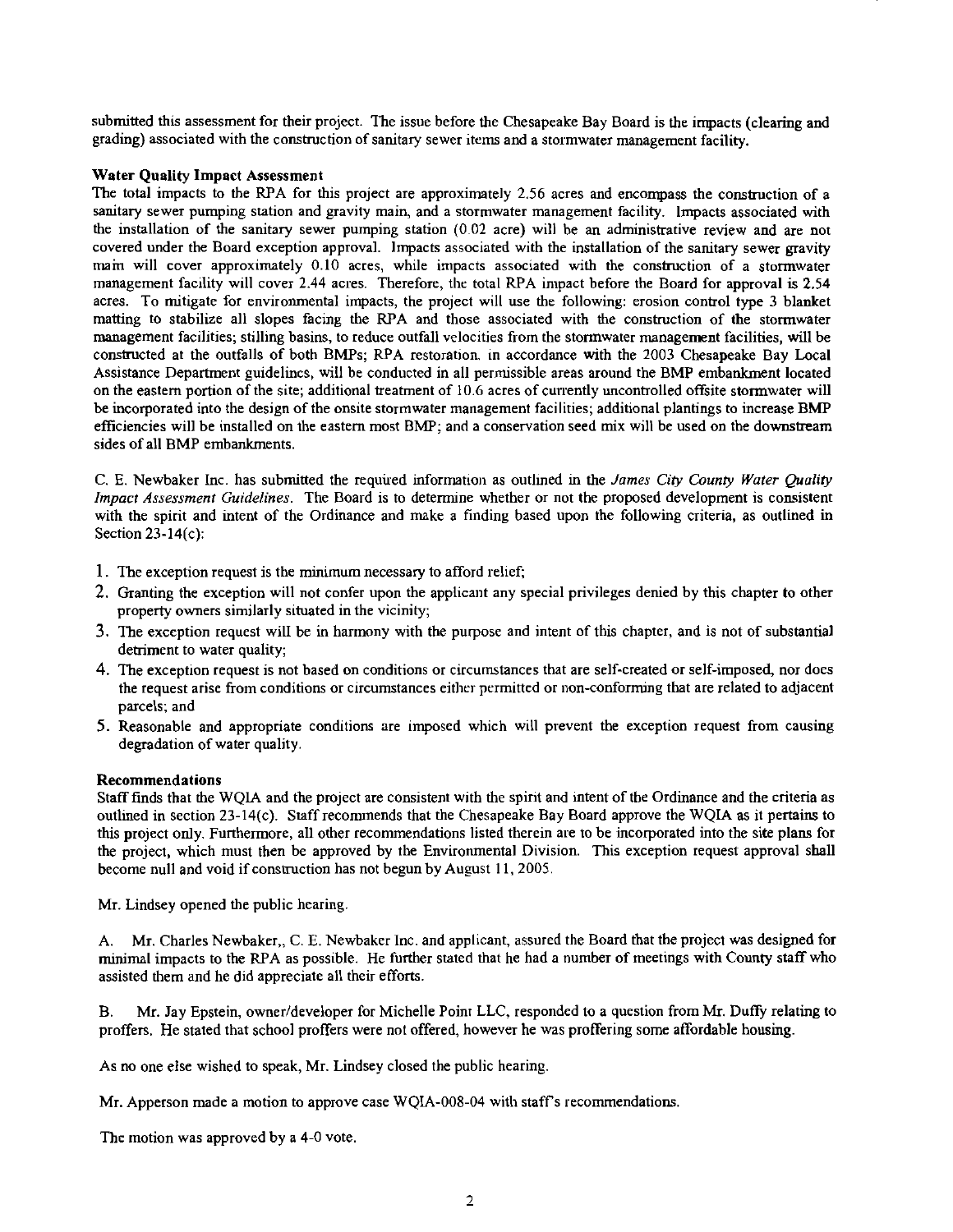# D. BOARD CONSIDERATIONS -

# 1. WQIA-006-04: Jamestown Archaearium Building

Darryl Cook presented the case as follows:

# **Summary Facts**<br>Applicant

Mr. Timothy Hogan, P.E. of VHB, Inc.

Land Owner Association for the Preservation of Virginia Antiquities

Location 1365 Colonial Parkway

Tax Map  $(54-2)(1-1)$ 

Staff Contact Darryl Cook, Phone: 253-6673

# Project Description

Mr. Timothy Hogan of VHB, lnc has applied, on behalf of the Association for the Preservation of Virginia Antiquities, for an exception to the Chesapeake Bay Preservation ordinance for Resource Protection Area (RPA) impacts associated with the Jamestown Archaearium project. The project is generally located on the westernmost point of Jamestown Island and west of the recently approved Collections Building.

The Jamestown Archaearium is proposed to encroach into the Resource Protection Area (RPA) by approximately 3350 square feet (0.08 acres) for a portion of the stormwater management facilily, buffer restoration activities, and walkways associated with the project.

#### History

The National Park Service (NPS) and the Association for the Preservation of Virginia Antiquities (APVA) have initiated "The Jamestown Project" to jointly research, protect and present to the public the resources at Jamestown Island. The APVA is proposing to construct the Archaearium an archeological exhibit facility, as part of this initiative. Immediately east and adjacent to the proposed Archaearium is another facility, the Collections Building that is attached to the Yeardley House, which is another coinponent of the "Project." The Collections Building also had RPA impacts that were approved administratively last year.

As Jamestown Island is situated in the James River (a perennial waterbody), the perimeter of the island is protected by a 100' RPA Buffer. In addition, there are perennial waterbodies (tidal wetlands) internal to the island, which require buffers. The Archaearium project is adjacent to both the river and tidal wetland areas with impacts to the RPA buffers for the some of the project improvements.

Under Section 23-11 of the new Ordinance, a water quality impact assessment must be submitted for any proposed land disturbing activity resulting from development or redevelopment within RPAs. The Association for the Preservation of Virginia Antiquities has submitted an assessment for this project. The issue before the Chesapeake Bay Board is the 1900 square foot RPA impact (clearing and grading) associated with the construction of a portion of the stormwater management facility. The impacts to the RPA for the gravel walkway (1450 square feet) will be handled administratively.

# Water Quality Impact Assessment

The total impacts to the RPA for this project are approximately 0.08 acres and encompass the construction of a gravel walkway and stormwater management facility. The proposed stormwater management facility will be in the form of a bioretention area, a relatively new technology, designed to mimic the adjacent marshland helping to filter stormwater and decrease the stormwater pollution potential resulting from such development. Furthermore, they propose to enhance the existing RPA buffer in a 10,000 square foot area by removing debris that has collected in these areas over time, and by planting native vegetation to restore impacted areas and increase its filtering capability.

VHB, Inc. has submitted the required information as outlined in the *James City County Water Quality Impact Assessment Guidelines.* The Board is to determine whether or not the proposed development is consistent with the